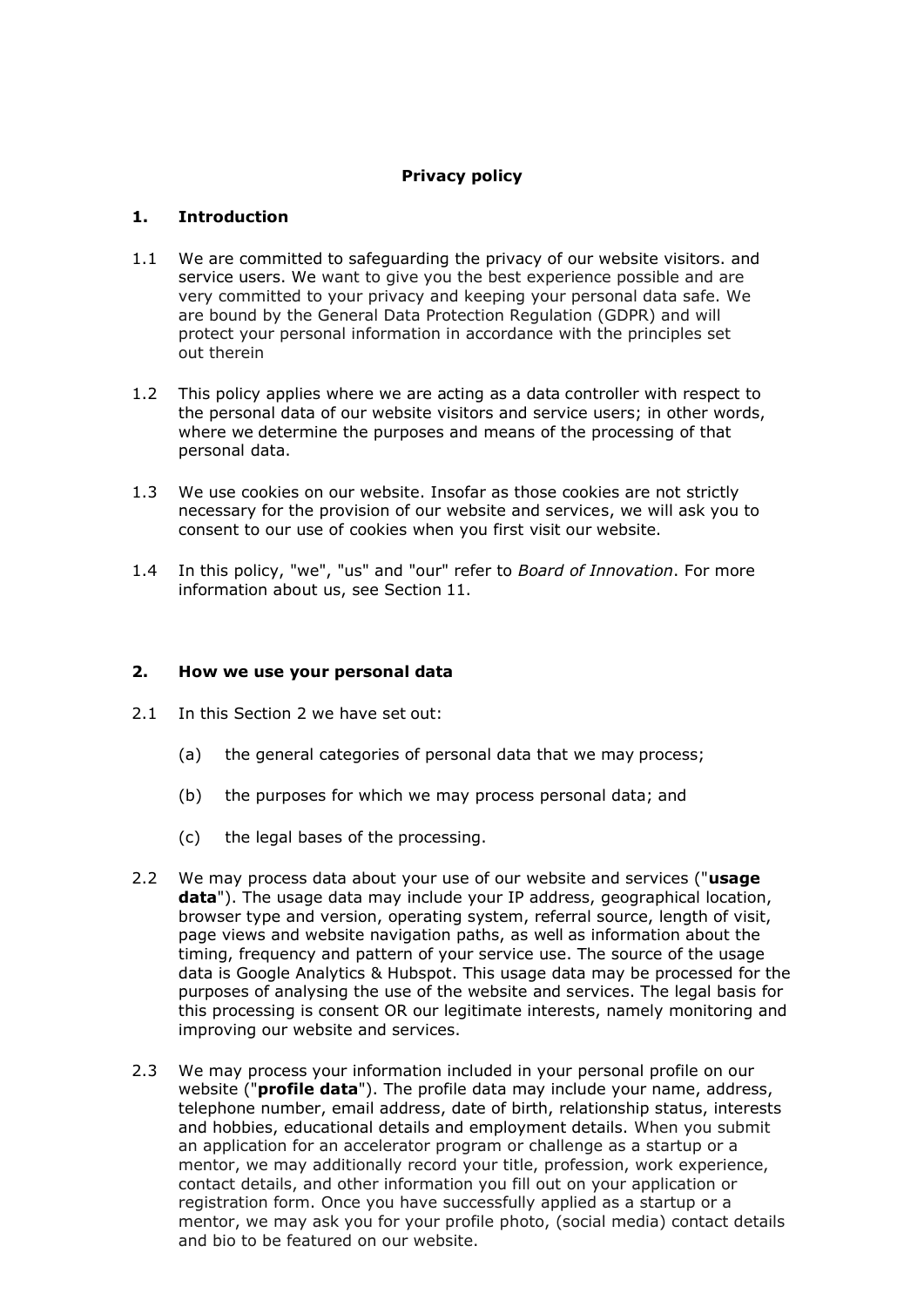- 2.4 The profile data may be processed for the purposes of enabling and monitoring your use of our website and services. The legal basis for this processing is consent OR legitimate interests OR the performance of a contract between you and us and/or taking steps, at you request, to enter into such a contract OR your job application to join our team.
- 2.5 We may process your personal data that are provided in the course of the use of our services ("**service data**"). The service data may be processed [for the purposes of operating our website, providing our services, ensuring the security of our website and services, maintaining back-ups of our databases and communicating with you. The legal basis for this processing is consent OR our legitimate interests OR the performance of a contract between you and us and/or taking steps, at your request, to enter into such a contract OR your job application to join our team.
- 2.6 We may process information that you post for publication on our website or through our services ("**publication data**"). The publication data may be processed for the purposes of enabling such publication and administering our website and services. The legal basis for this processing is consent OR our legitimate interests OR the performance of a contract between you and us and/or taking steps, at your request, to enter into such a contract OR your job application to join our team.
- 2.7 We may process information contained in any enquiry you submit to us regarding goods and/or services ("**enquiry data**"). The enquiry data may be processed for the purposes of offering, marketing and selling relevant goods and/or services to you. The legal basis for this processing is consent.
- 2.8 We may process information relating to our customer relationships, including customer contact information ("**customer relationship data**"). The customer relationship data may include your name, your employer, your job title or role, your contact details, and information contained in communications between us and you or your employer. The source of the customer relationship data is you. The customer relationship data may be processed for the purposes of managing our relationships with customers, communicating with customers, keeping records of those communications and promoting our products and services to customers. The legal basis for this processing is consent OR our legitimate interests.
- 2.9 We may process information relating to transactions, including purchases of goods and services, that you enter into with us and/or through our website ("**transaction data**"). The transaction data may include your contact details, your card details and the transaction details. The transaction data may be processed for the purpose of supplying the purchased goods and services and keeping proper records of those transactions. The legal basis for this processing is the performance of a contract between you and us and/or taking steps, at your request, to enter into such a contract and our legitimate interests.
- 2.10 We may process information that you provide to us for the purpose of subscribing to our email notifications and/or newsletters ("**notification data**"). The notification data may be processed for the purposes of sending you the relevant notifications and/or newsletters. The legal basis for this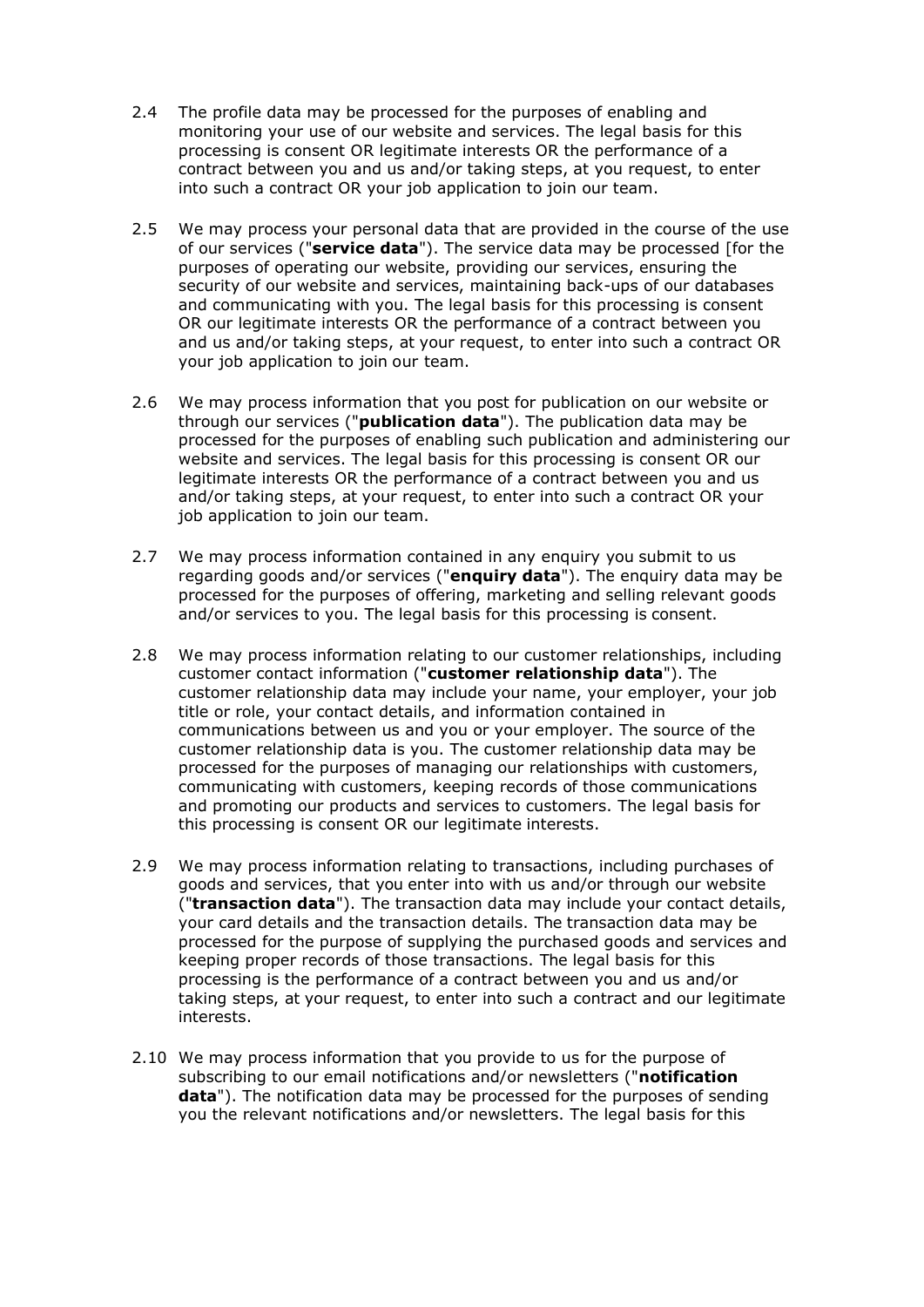processing is consent OR the performance of a contract between you and us and/or taking steps, at your request, to enter into such a contract.

- 2.11 We may process information contained in or relating to any communication that you send to us ("**correspondence data**"). The correspondence data may include the communication content and metadata associated with the communication. Our website will generate the metadata associated with communications made using the website contact forms. The correspondence data may be processed for the purposes of communicating with you and record-keeping. The legal basis for this processing is our legitimate interests, namely the proper administration of our website and business and communications with users OR your job application to join our team.
- 2.12 We may process any of your personal data identified in this policy where necessary for the establishment, exercise or defense of legal claims, whether in court proceedings or in an administrative or out-of-court procedure. The legal basis for this processing is our legitimate interests, namely the protection and assertion of our legal rights, your legal rights and the legal rights of others.
- 2.13 We may process any of your personal data identified in this policy where necessary for the purposes of obtaining or maintaining insurance coverage, managing risks, or obtaining professional advice. The legal basis for this processing is our legitimate interests, namely [the proper protection of our business against risks.
- 2.14 In addition to the specific purposes for which we may process your personal data set out in this Section 2, we may also process any of your personal data where such processing is necessary for compliance with a legal obligation to which we are subject, or in order to protect your vital interests or the vital interests of another natural person.
- 2.15 Please do not supply any other person's personal data to us, unless we prompt you to do so.

## **3. Access to your personal data**

- 3.1 As a global organization, all the personal data we collect may be transferred internationally throughout our organization, but only if we have a legitimate interest to do so. Based on such legitimate business interest, your personal data may be exchanged with the Board of Innovation group and with companies working under our brand. We exchange your data within our group for administrative purposes to create a complete overview of your contacts and contracts. We may also exchange your data to offer you a complete package of services.
- 3.2 Board of Innovation employees are authorized to access personal data only to the extent necessary to serve the applicable purpose and to perform their jobs.

#### **4. Providing your personal data to others**

4.1 We may disclose your personal data to our insurers and/or professional advisers insofar as reasonably necessary for the purposes of obtaining or maintaining insurance coverage, managing risks, obtaining professional advice, or the establishment, exercise or defense of legal claims, whether in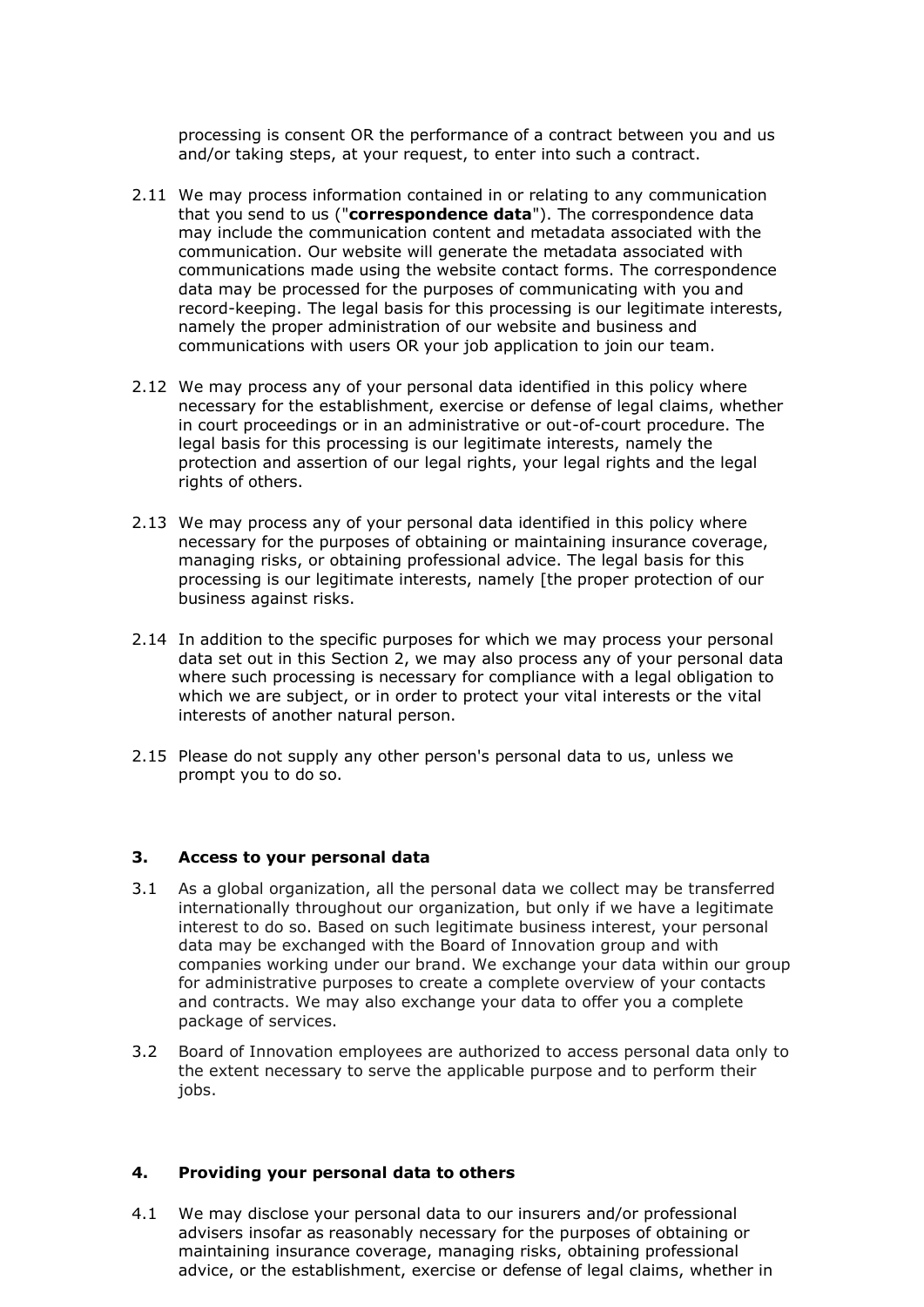court proceedings or in an administrative or out-of-court procedure.

- 4.2 Financial transactions relating to our website and services may be handled by our payment services providers *(Paypal & Shopify)*. We will share transaction data with our payment services providers only to the extent necessary for the purposes of processing your payments, refunding such payments and dealing with complaints and queries relating to such payments and refunds. You can find information about the payment services providers' privacy policies and practices at *https:/[/www.shopify.com/legal/privacy,](http://www.shopify.com/legal/privacy) https:/[/www.paypal.com/en/webapps/mpp/ua/privacy-full](http://www.paypal.com/en/webapps/mpp/ua/privacy-full)* .
- 4.3 In addition to the specific disclosures of personal data set out in this Section 3, we may disclose your personal data where such disclosure is necessary for compliance with a legal obligation to which we are subject, or in order to protect your vital interests or the vital interests of another natural person. We may also disclose your personal data where such disclosure is necessary for the establishment, exercise or defense of legal claims, whether in court proceedings or in an administrative or out-of-court procedure.

# **5. Retaining and deleting personal data**

- 5.1 This Section 5 sets out our data retention policies and procedure, which are designed to help ensure that we comply with our legal obligations in relation to the retention and deletion of personal data.
- 5.2 Personal data that we process for any purpose or purposes shall not be kept for longer than is necessary for that purpose or those purposes.
- 5.3 Our website is hosted on the Wix.com platform. Wix.com provides us with the online platform that allows us to sell our products and services to you. Your data may be stored through Wix.com's data storage, databases and the general Wix.com applications. They store your data on secure servers behind a firewall.
- 5.4 We will retain your personal data as follows:

Newsletter subscriptions:

(a) *Name, Surname, email address, job title* will be retained until you unsubscribe.

## Job applications

(b) *Name, Surname, email address, job title & other personal info you will disclose during the recruitments process* will be retained for a maximum period of *5 years*. If after applying for a job, you do not want to be kept in our database, your data will be removed maximum 3 months after applying.

## Innovation program applications

(c) *Name, Surname, email address, job title & other personal and company info you will disclose during the recruitments process* will be retained for a maximum period of *5 years*. If after applying for an innovation program, you do not want to be kept in our database, your data will be removed maximum 3 months after applying.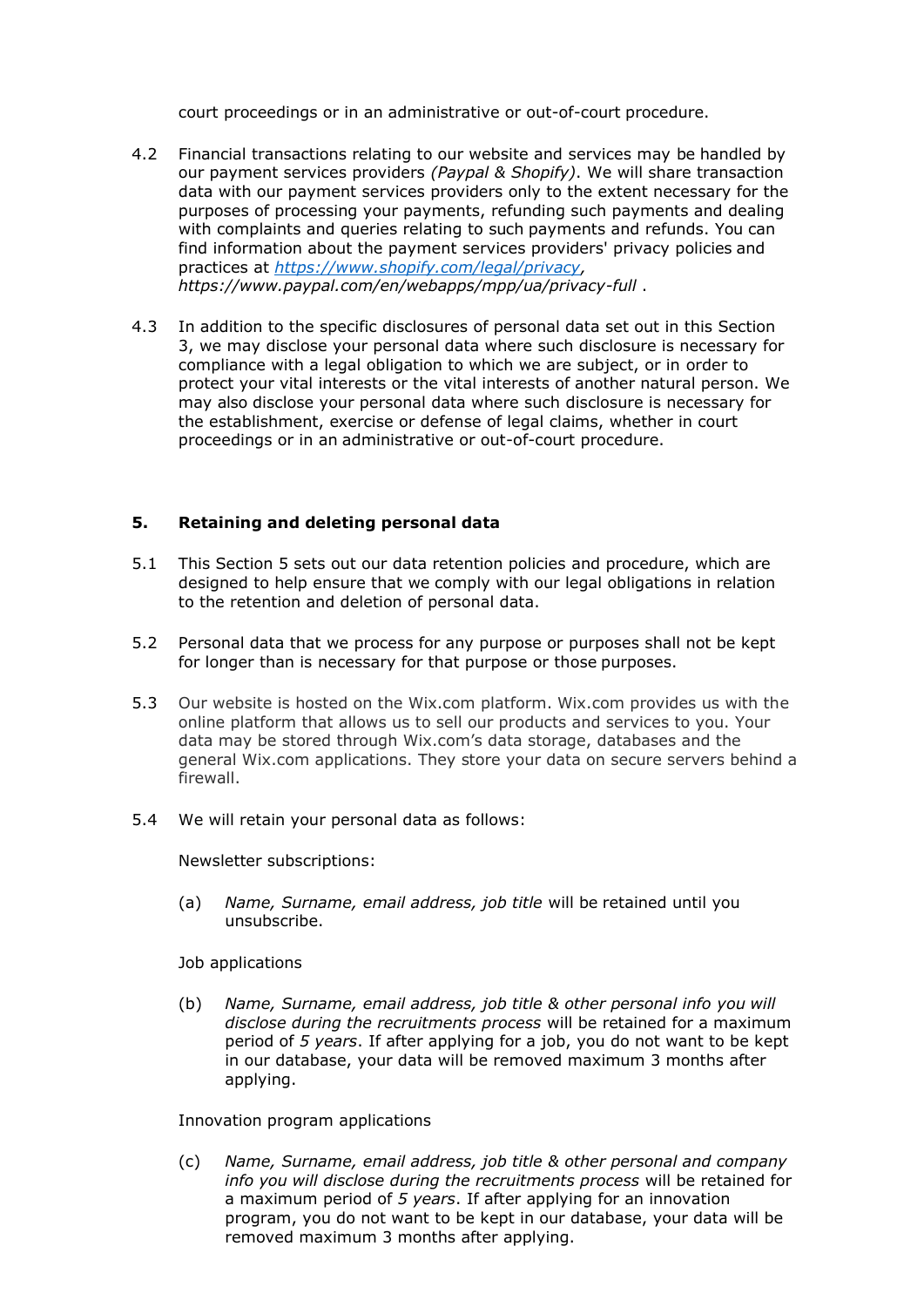5.5 Notwithstanding the other provisions of this Section 5, we may retain your personal data where such retention is necessary for compliance with a legal obligation to which we are subject, or in order to protect your vital interests or the vital interests of another natural person.

# **6. Your rights**

- 6.1 In this Section 6, we have summarized the rights that you have under data protection law. Some of the rights are complex, and not all of the details have been included in our summaries. Accordingly, you should read the relevant laws and guidance from the regulatory authorities for a full explanation of these rights.
- 6.2 Your principal rights under data protection law are:
	- (a) the right to access;
	- (b) the right to rectification;
	- (c) the right to erasure;
	- (d) the right to restrict processing;
	- (e) the right to object to processing;
	- (f) the right to data portability;
	- (g) the right to complain to a supervisory authority; and
	- (h) the right to withdraw consent.
- 6.3 You have the right to confirmation as to whether or not we process your personal data and, where we do, access to the personal data, together with certain additional information. That additional information includes details of the purposes of the processing, the categories of personal data concerned and the recipients of the personal data. Providing the rights and freedoms of others are not affected, we will supply to you a copy of your personal data. The first copy will be provided free of charge, but additional copies may be subject to a reasonable fee.
- 6.4 You have the right to have any inaccurate personal data about you rectified and, taking into account the purposes of the processing, to have any incomplete personal data about you completed.
- 6.5 In some circumstances you have the right to the erasure of your personal data without undue delay. Those circumstances include:[the personal data are no longer necessary in relation to the purposes for which they were collected or otherwise processed; you withdraw consent to consent-based processing; you object to the processing under certain rules of applicable data protection law; the processing is for direct marketing purposes; and the personal data have been unlawfully processed. However, there are exclusions of the right to erasure. The general exclusions include where processing is necessary: for exercising the right of freedom of expression and information; for compliance with a legal obligation; or for the establishment, exercise or defense of legal claims.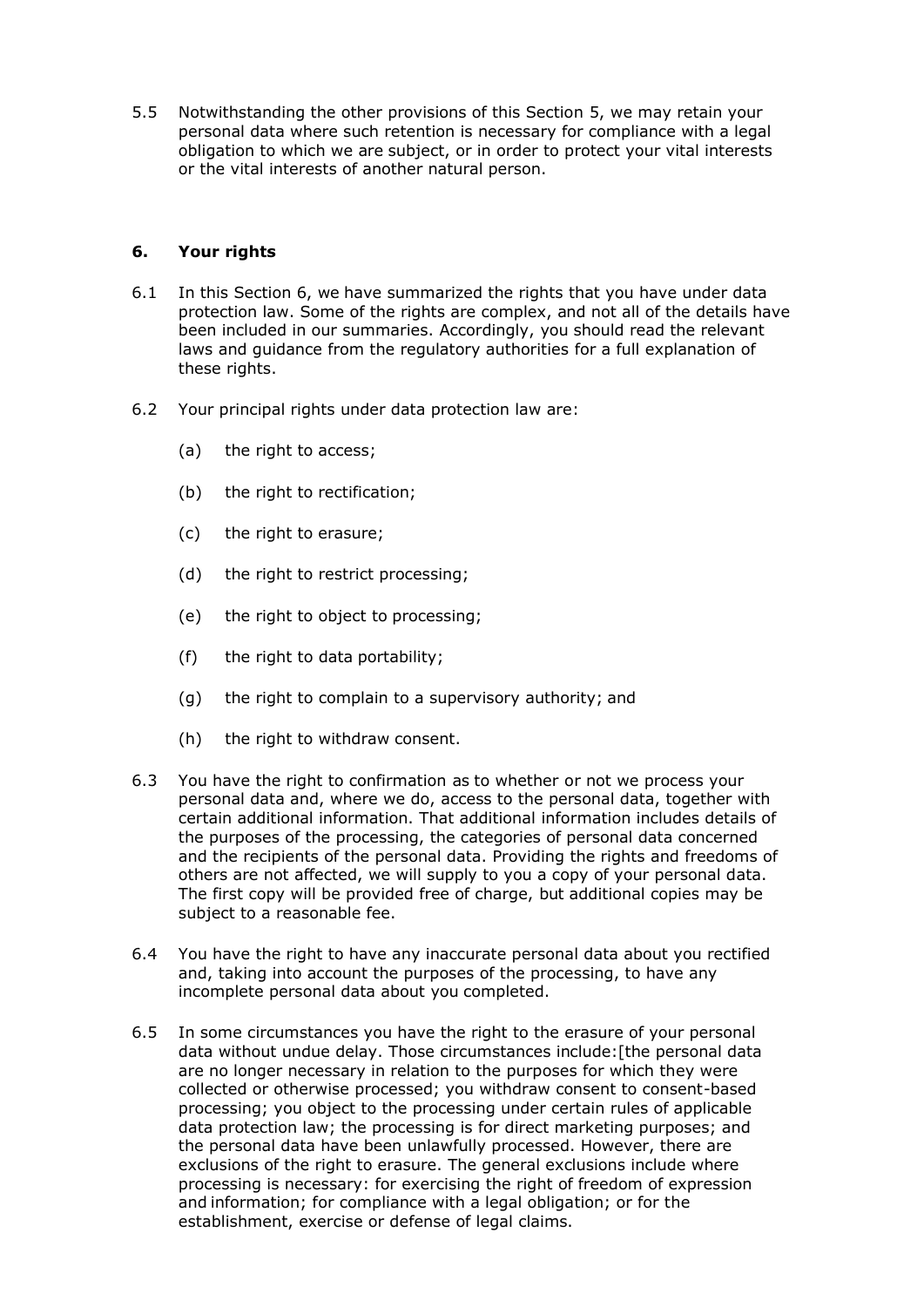- 6.6 In some circumstances you have the right to restrict the processing of your personal data. Those circumstances are: you contest the accuracy of the personal data; processing is unlawful but you oppose erasure; we no longer need the personal data for the purposes of our processing, but you require personal data for the establishment, exercise or defense of legal claims; and you have objected to processing, pending the verification of that objection. Where processing has been restricted on this basis, we may continue to store your personal data. However, we will only otherwise process it: with your consent; for the establishment, exercise or defense of legal claims; for the protection of the rights of another natural or legal person; or for reasons of important public interest.
- 6.7 You have the right to object to our processing of your personal data on grounds relating to your particular situation, but only to the extent that the legal basis for the processing is that the processing is necessary for: the performance of a task carried out in the public interest or in the exercise of any official authority vested in us; or the purposes of the legitimate interests pursued by us or by a third party. If you make such an objection, we will cease to process the personal information unless we can demonstrate compelling legitimate grounds for the processing which override your interests, rights and freedoms, or the processing is for the establishment, exercise or defense of legal claims.
- 6.8 You have the right to object to our processing of your personal data for direct marketing purposes (including profiling for direct marketing purposes). If you make such an objection, we will cease to process your personal data for this purpose.
- 6.9 You have the right to object to our processing of your personal data for scientific or historical research purposes or statistical purposes on grounds relating to your particular situation, unless the processing is necessary for the performance of a task carried out for reasons of public interest.
- 6.10 To the extent that the legal basis for our processing of your personal data is:
	- (a) consent; or
	- (b) that the processing is necessary for the performance of a contract to which you are party or in order to take steps at your request prior to entering into a contract,

and such processing is carried out by automated means, you have the right to receive your personal data from us in a structured, commonly used and machine-readable format. However, this right does not apply where it would adversely affect the rights and freedoms of others.

6.11 If you consider that our processing of your personal information infringes data protection laws, you have a legal right to lodge a complaint with a supervisory authority responsible for data protection. You may do so in the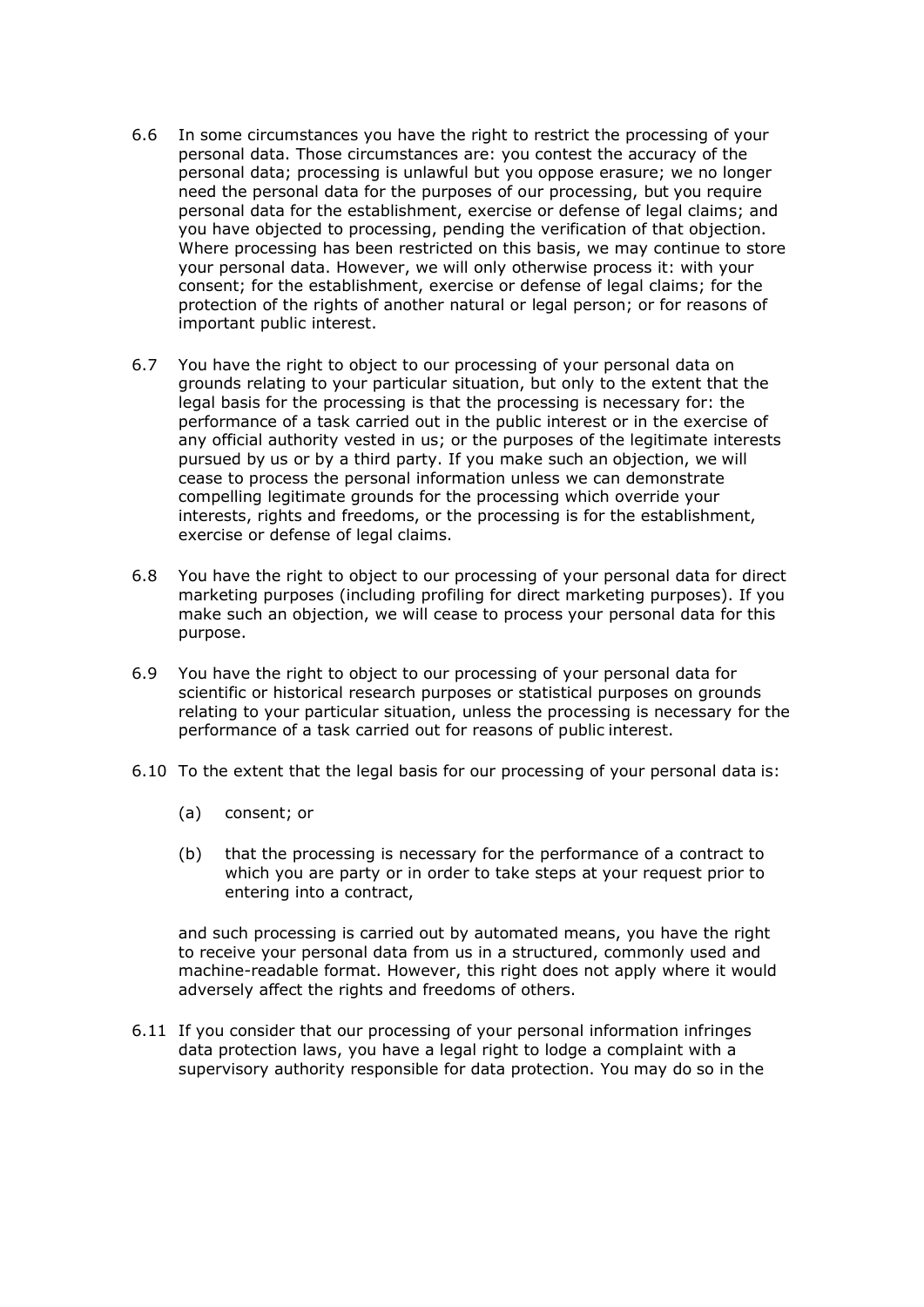EU member state of your habitual residence, your place of work or the place of the alleged infringement.

- 6.12 To the extent that the legal basis for our processing of your personal information is consent, you have the right to withdraw that consent at any time. Withdrawal will not affect the lawfulness of processing before the withdrawal.
- 6.13 You may exercise any of your rights in relation to your personal data by written notice to us OR by contacting us via [privacy@boardofinnovation.com](mailto:privacy@boardofinnovation.com) in addition to the other methods specified in this Section 6].

#### **7. About cookies**

- 7.1 A cookie is a file containing an identifier (a string of letters and numbers) that is sent by a web server to a web browser and is stored by the browser. The identifier is then sent back to the server each time the browser requests a page from the server.
- 7.2 Cookies may be either "persistent" cookies or "session" cookies: a persistent cookie will be stored by a web browser and will remain valid until its set expiry date, unless deleted by the user before the expiry date; a session cookie, on the other hand, will expire at the end of the user session, when the web browser is closed.
- 7.3 Cookies do not typically contain any information that personally identifies a user, but personal information that we store about you may be linked to the information stored in and obtained from cookies.

#### **8. Cookies that we use**

- 8.1 We use cookies for the following purposes:
	- (a) authentication we use cookies to identify you when you visit our website and as you navigate our website.
	- (b) analysis we use cookies to help us to analyse the use and performance of our website and services
	- (c) cookie consent we use cookies to store your preferences in relation to the use of cookies more generally.

#### **9. Cookies used by our service providers**

- 9.1 Our service providers use cookies and those cookies maybe stored on your computer when you visit our website.
- 9.2 We use Google Analytics to analyze the use of our website. Google Analytics gathers information about website use by means of cookies. The information gathered relating to our website is used to create reports about the use of our website. Google's privacy policy is available at: https:/[/www.google.com/policies/privacy/.](http://www.google.com/policies/privacy/)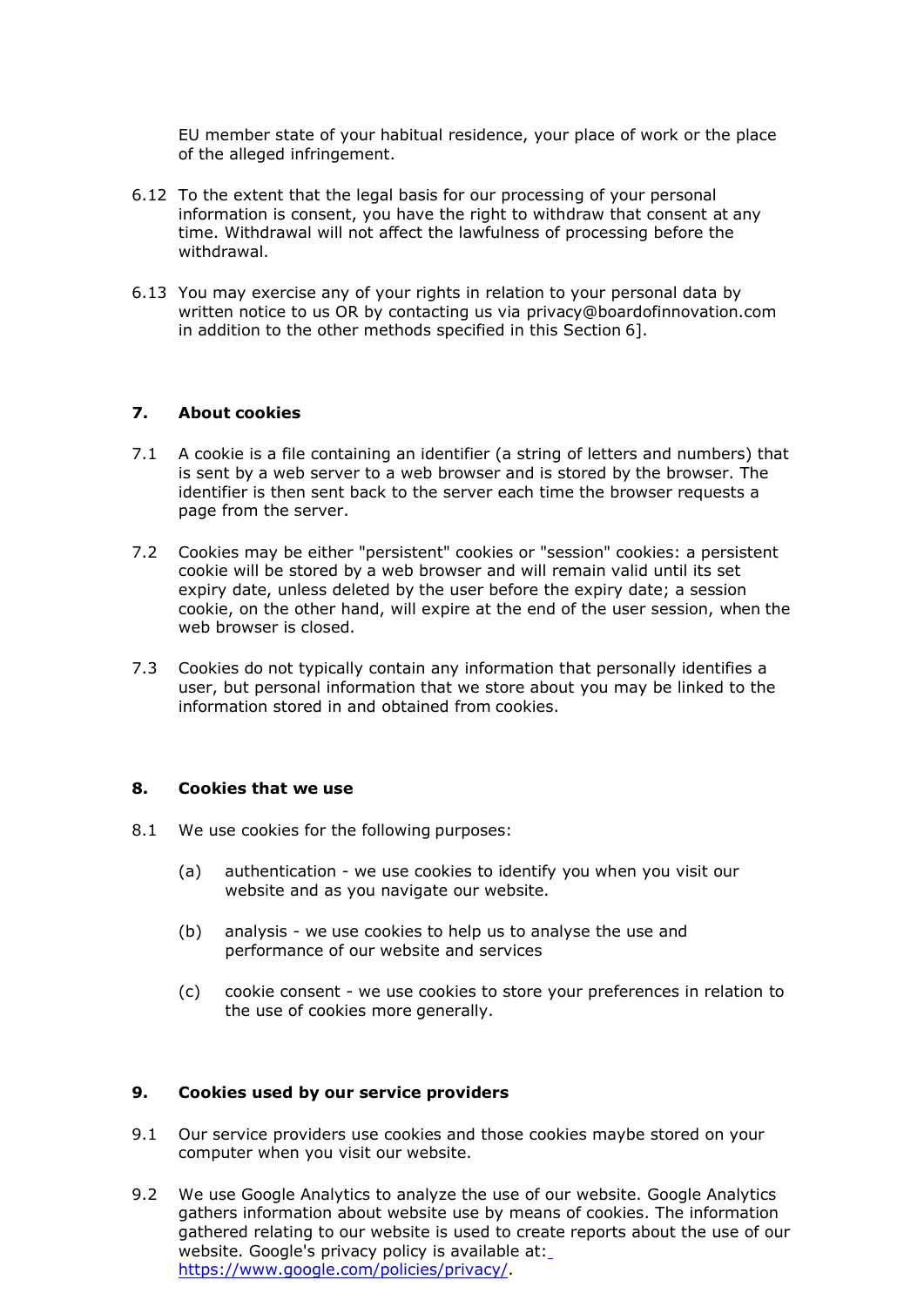9.3 We use *Hubspot* to *track the website usage of our website*. Hubspot's privacy policy is available at: <https://legal.hubspot.com/privacy-policy>

### **10. Managing cookies**

- 10.1 Most browsers allow you to refuse to accept cookies and to delete cookies. The methods for doing so vary from browser to browser, and from version to version. You can however obtain up-to-date information about blocking and deleting cookies via these links:
	- (a) https://support.google.com/chrome/answer/95647?hl=en (Chrome);
	- (b) https://support.mozilla.org/en-US/kb/enable-and-disable-cookieswebsite-preferences (Firefox);
	- (c) <http://www.opera.com/help/tutorials/security/cookies/> (Opera);
	- (d) https://support.microsoft.com/en-gb/help/17442/windows-internetexplorer-delete-manage-cookies (Internet Explorer);
	- (e) https://support.apple.com/kb/PH21411 (Safari); and
	- (f) https://privacy.microsoft.com/en-us/windows-10-microsoft-edge-andprivacy (Edge).
- 10.2 Blocking all cookies will have a negative impact upon the usability of many websites.
- 10.3 If you block cookies, you will not be able to use all the features on our website.

#### **11. Our details**

- 11.1 This website is owned and operated by *Board of Innovation*.
- 11.2 We are registered in the United States, and our registered office is at *81 Prospect St, New York 11201, United States.*
- 11.3 Our principal place of business is at *81 Prospect St, New York 11201, United States.*
- 11.4 You can at all times request access, correction, restriction, portability or removal of the data that Board of Innovation processes or if you have any questions regarding the processing of your personal data. You can contact us:
	- (a) by post, to the postal address given above;
	- (b) using our website contact form: [www.boardofinnovation.com/contact](http://www.boardofinnovation.com/contact)
	- (c) by email: [privacy@boardofinnovation.com.](mailto:privacy@boardofinnovation.com)